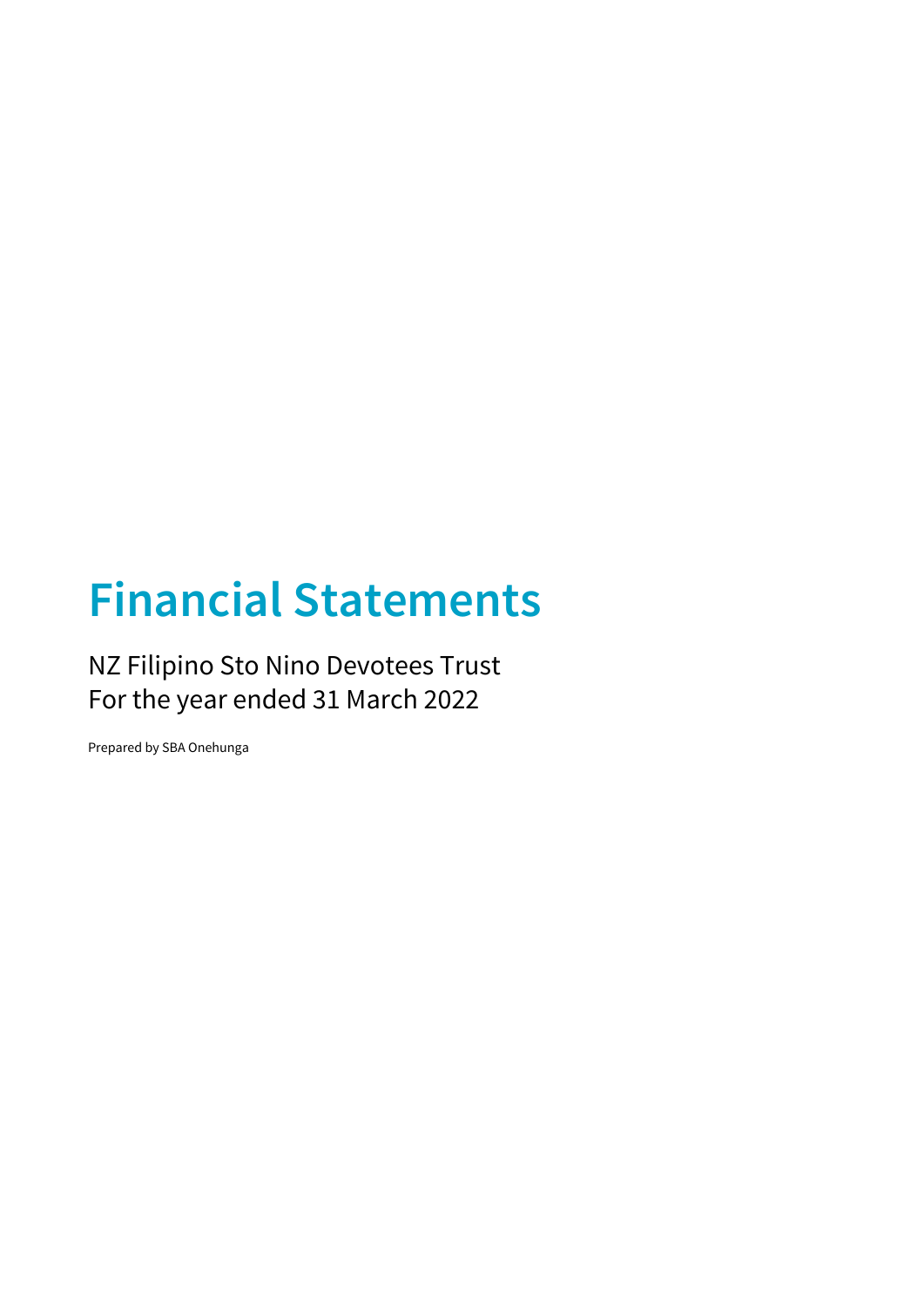## **Contents**

- Compilation Report
- Directory
- Statement of Profit or Loss
- Balance Sheet
- Approval of Financial Report
- Statement of Changes in Equity
- Depreciation Schedule
- Notes to the Financial Statements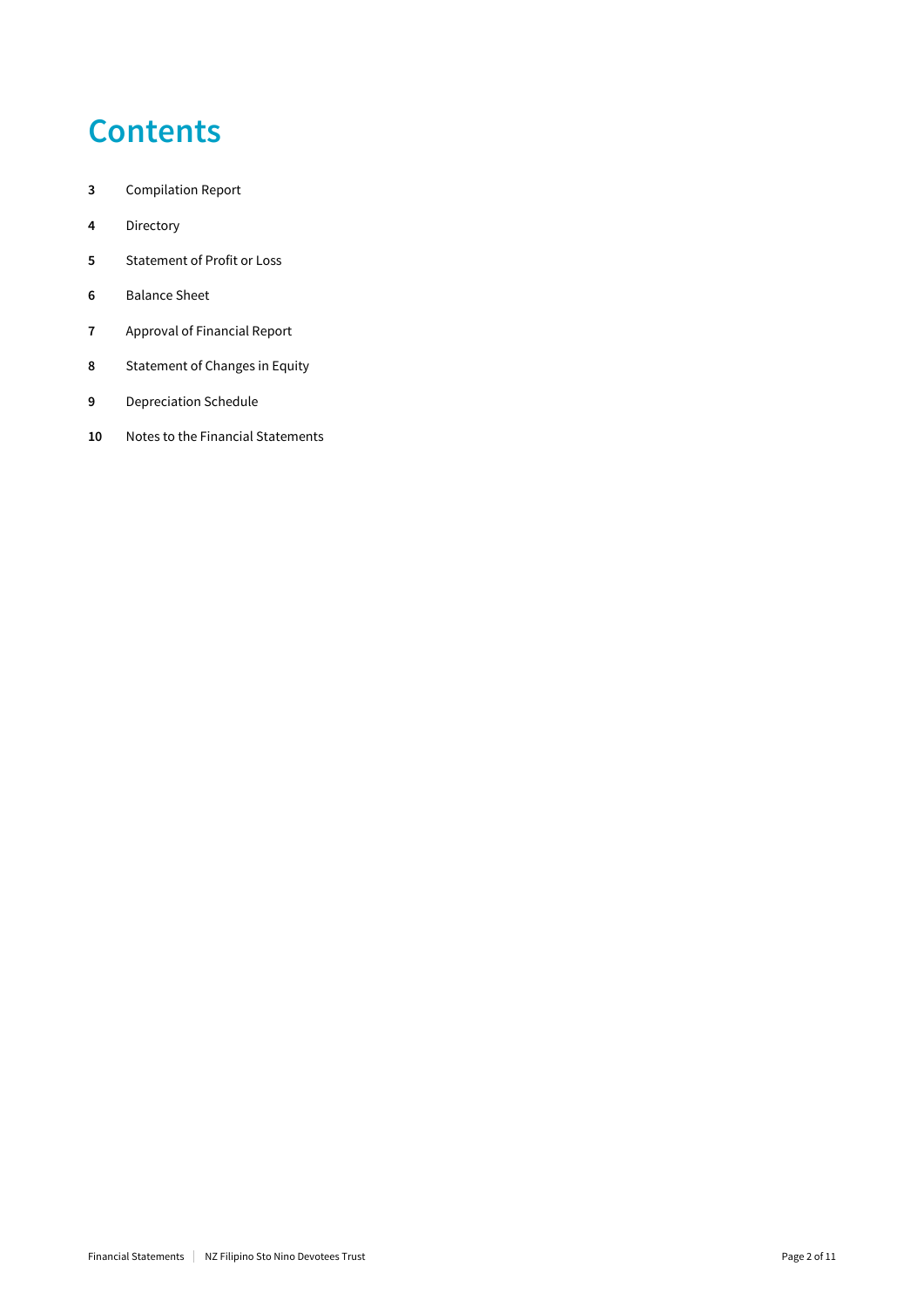

## **Compilation Report**

### **NZ Filipino Sto Nino Devotees Trust For the year ended 31 March 2022**

**SBA Onehunga** 46 Selwyn Street PO Box 13104 Onehunga 1643

Phone (09) 634 1620  $(09) 634 1623$ Fax Email jennifer@sba.co.nz

Compilation Report to the Trustees of NZ Filipino Sto Nino Devotees Trust.

### **Scope**

On the basis of information provided and in accordance with Service Engagement Standard 2 Compilation of Financial Information, we have compiled the financial statements of NZ Filipino Sto Nino Devotees Trust for the year ended 31 March 2022.

These statements have been prepared in accordance with the accounting policies described in the Notes to these financial statements.

#### **Responsibilities**

The Trustees are solely responsible for the information contained in the financial statements and have determined that the Special Purpose Reporting Framework used is appropriate to meet your needs and for the purpose that the financial statements were prepared.

The financial statements were prepared exclusively for your benefit. We do not accept responsibility to any other person for the contents of the financial statements.

#### **No Audit or Review Engagement Undertaken**

Our procedures use accounting expertise to undertake the compilation of the financial statements from information you provided. Our procedures do not include verification or validation procedures. No audit or review engagement has been performed and accordingly no assurance is expressed.

#### **Independence**

We have no involvement with NZ Filipino Sto Nino Devotees Trust other than for the preparation of financial statements and management reports and offering advice based on the financial information provided.

#### **Disclaimer**

We have compiled these financial statements based on information provided which has not been subject to an audit or review engagement. Accordingly, we do not accept any responsibility for the reliability, accuracy or completeness of the compiled financial information contained in the financial statements. Nor do we accept any liability of any kind whatsoever, including liability by reason of negligence, to any person for losses incurred as a result of placing reliance on these financial statements.

Jonvancobra La company and the second service

SBA Onehunga

Dated: 22 June 2022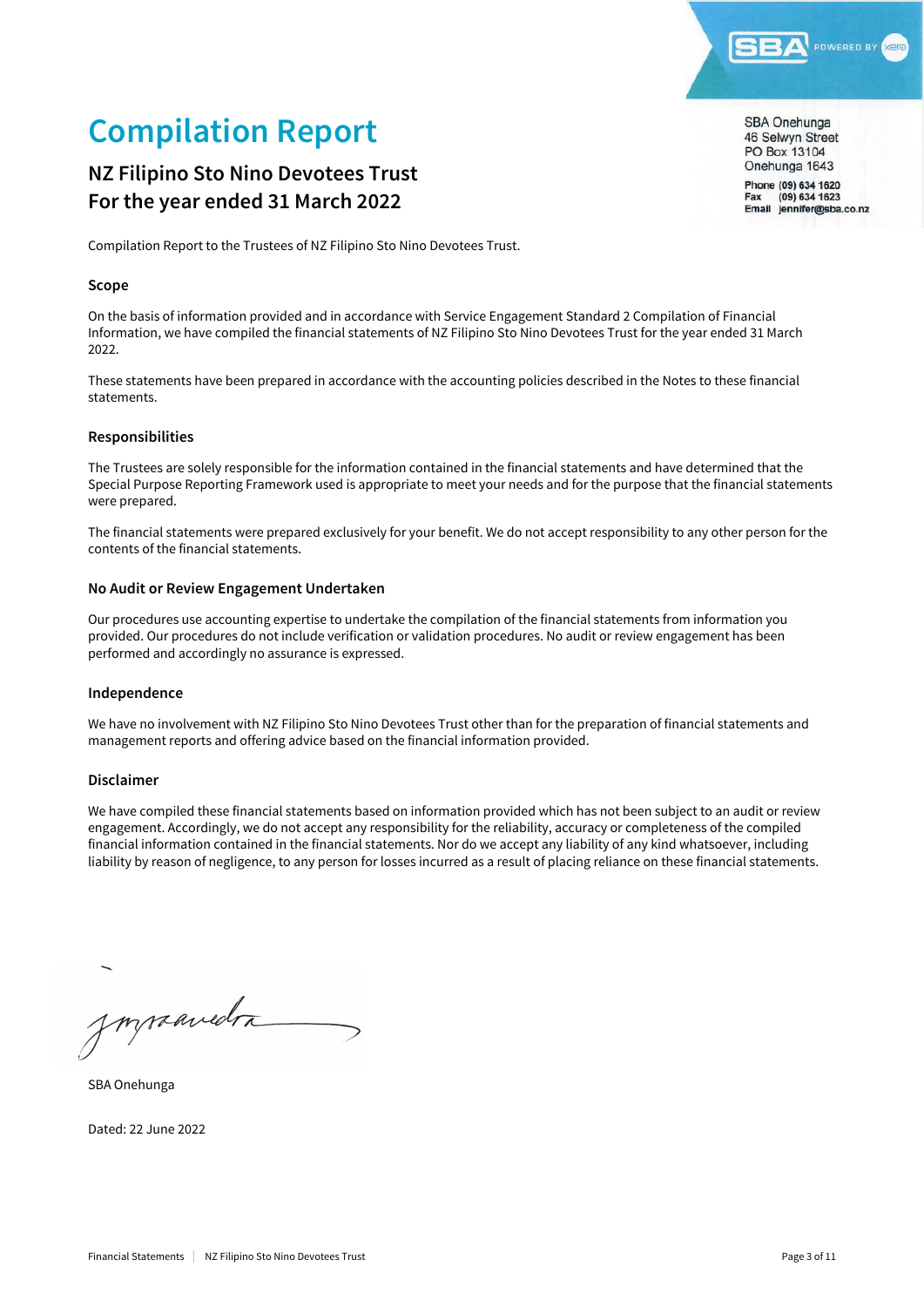## **Directory**

### **NZ Filipino Sto Nino Devotees Trust For the year ended 31 March 2022**

### **Nature of Business**

Charitable Trust

### **Address**

228 Penrose Road, Mount Wellington, Auckland, New Zealand, 1060

### **IRD Number**

067-700-686

### **Incorporation Number**

7050458

### **Main Methods Used to raise funds**

Community Fundraising & Funding from Grant Organizations

### **Entity's reliance on volunteers**

The NZ-Filipino Sto Nino Devotees is 95% reliant on volunteers

### **Trustees**

Miriam Batucan Joyce Gesta Mary Anne Brannan Maria Victoria Villaraza Bebeth Cutten Oscar Batucan Joy Caballero Mila Rigby Prescilla Suerto Maria Consuelo Abadingo Cathy Tomaquin Rexy Jose Juan Carlos Caballero Erwin Lackar Marilyn Lackar Christine Repizo

### **Beneficiaries**

Public

### **Accountant**

SBA Onehunga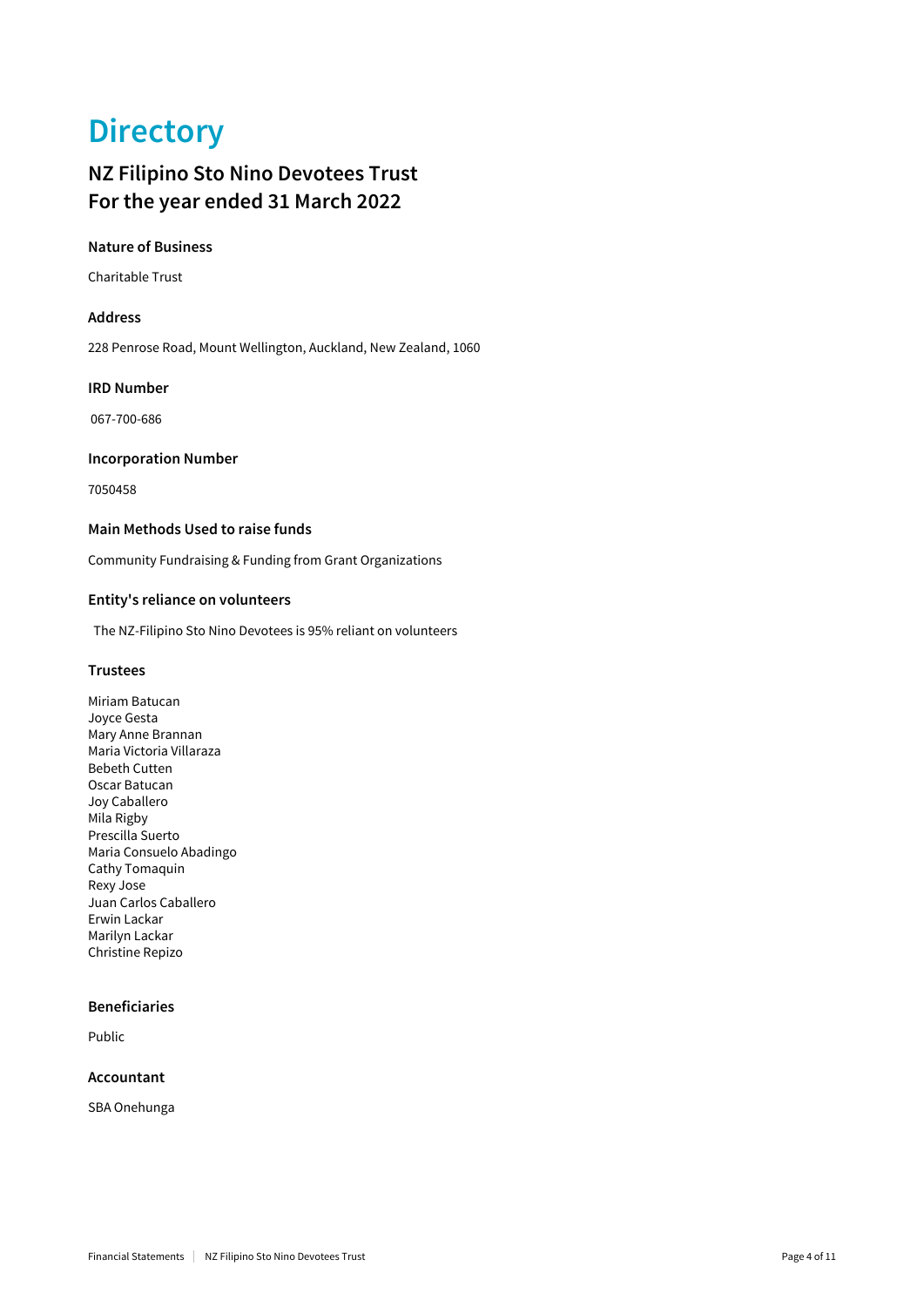## **Statement of Profit or Loss**

### **NZ Filipino Sto Nino Devotees Trust For the year ended 31 March 2022**

|                                                        | <b>NOTES</b><br>2022     | 2021         |
|--------------------------------------------------------|--------------------------|--------------|
| Income                                                 |                          |              |
| Basketball fees received                               | $\overline{\phantom{a}}$ | 800.00       |
| <b>Donation Received</b>                               | 10,292.00                | 7,180.00     |
| Grants - Lion Foundation                               |                          | 5,000.00     |
| Sponsor - Community                                    |                          | 500.00       |
| Sponsor - Western Union/Fexco                          |                          | 2,000.00     |
| Vendors/Stall                                          | $\overline{\phantom{a}}$ | 500.00       |
| <b>Total Income</b>                                    | 10,292.00                | 15,980.00    |
| <b>Gross Profit</b>                                    | 10,292.00                | 15,980.00    |
| <b>Other Income</b>                                    |                          |              |
| Interest Received                                      | 26.24                    | 19.20        |
| <b>Total Other Income</b>                              | 26.24                    | 19.20        |
| <b>Operating Expenses</b>                              |                          |              |
| <b>Accountancy Fees</b>                                | 690.00                   | 1,150.00     |
| Cleaning                                               | 300.00                   | 651.20       |
| Costumes                                               | $\overline{\phantom{a}}$ | 1,004.68     |
| Decorations/Props                                      | 167.50                   | 32.50        |
| Depreciation                                           | 912.63                   | 1,252.41     |
| Design & Layout                                        | 300.00                   | 600.00       |
| Donations                                              | 4,100.00                 | 2,700.00     |
| Fees & Registrations                                   | 52.20                    | 51.11        |
| Food and Drinks                                        | 984.23                   | 2,328.45     |
| Gifts and Prizes                                       | 35.00                    | 2,514.72     |
| Hireage                                                | 150.00                   | 290.00       |
| Insurance                                              | 931.50                   | 931.50       |
| Photography/Video                                      | 200.00                   | 2,150.00     |
| Printing & Stationery                                  | 2,058.63                 | 1,082.89     |
| Repairs & Maintenance                                  | 100.00                   |              |
| Security                                               | 300.00                   | 200.00       |
| <b>Storage Fees</b>                                    | 5,632.20                 | 5,474.70     |
| Subscriptions                                          |                          | 165.00       |
| Travel and Accommodation                               |                          | 350.00       |
| Venue Hire                                             |                          | 5,209.50     |
| <b>Total Operating Expenses</b>                        | 16,913.89                | 28,138.66    |
| Net Profit (Loss) Before Distribution to Beneficiaries | (6,595.65)               | (12, 139.46) |
| <b>Trustees Income Before Taxation and Adjustments</b> | (6, 595.65)              | (12, 139.46) |
| Net Trustees Income (Loss) for the Year                | (6, 595.65)              | (12, 139.46) |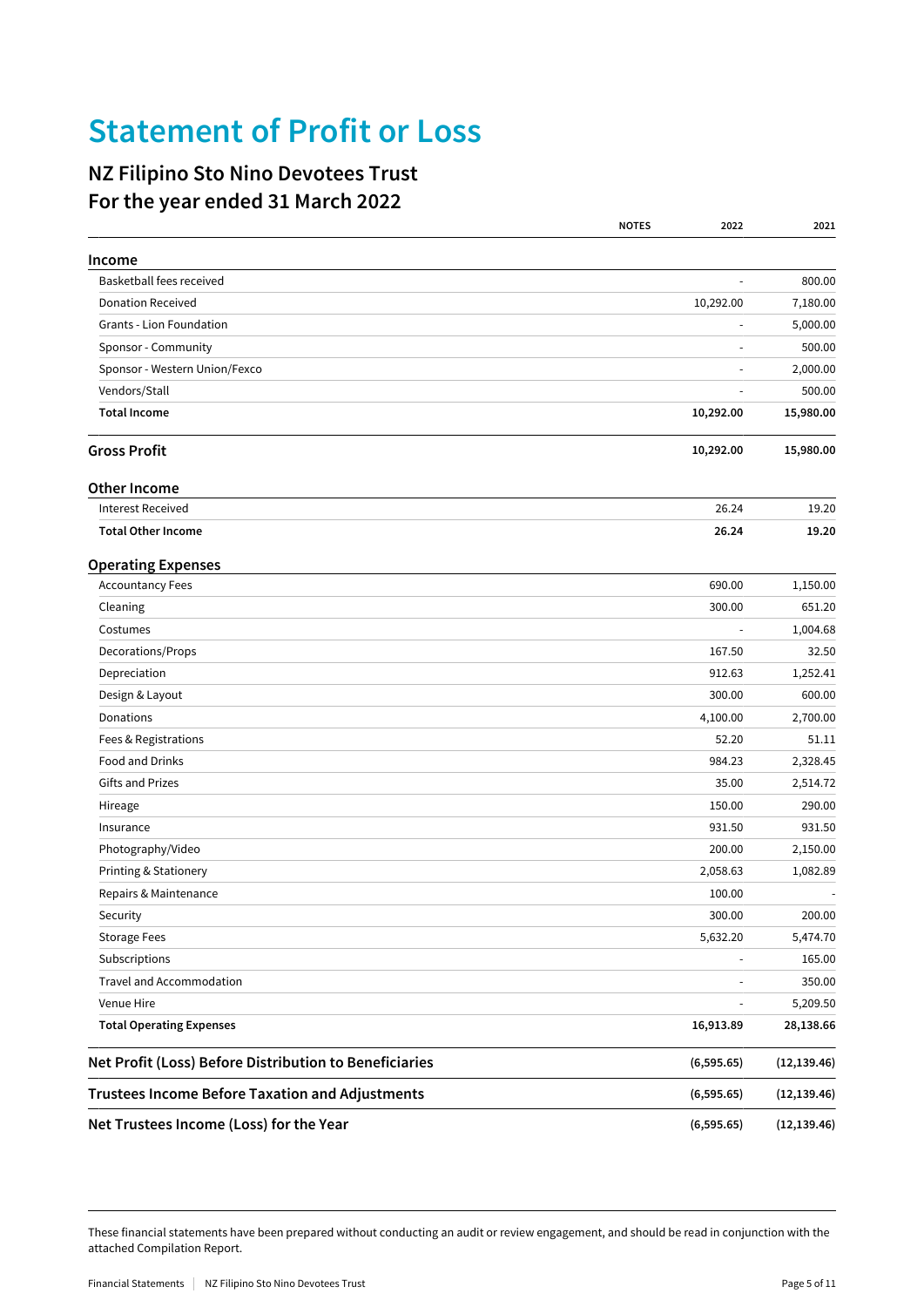## **Balance Sheet**

### **NZ Filipino Sto Nino Devotees Trust As at 31 March 2022**

|                                  | <b>NOTES</b> | 31 MAR 2022 | 31 MAR 2021 |
|----------------------------------|--------------|-------------|-------------|
| <b>Assets</b>                    |              |             |             |
| <b>Current Assets</b>            |              |             |             |
| <b>Cash and Bank</b>             |              |             |             |
| ANZ 06-0583-0012045-01           |              | 4,363.50    | 1,094.89    |
| ANZ 06-0583-0012045-02           |              | 12,633.64   | 22,348.08   |
| ANZ 06-0583-0012045-03           |              | 2,038.80    | 2,037.17    |
| ANZ 06-0583-0012045-04           |              | 25,817.74   | 509.36      |
| <b>Total Cash and Bank</b>       |              | 44,853.68   | 25,989.50   |
| Cash on Hand                     |              | 1,567.00    | 62.00       |
| <b>Total Current Assets</b>      |              | 46,420.68   | 26,051.50   |
| <b>Non-Current Assets</b>        |              |             |             |
| Property, Plant and Equipment    |              | 3,584.81    | 4,497.44    |
| <b>Total Non-Current Assets</b>  |              | 3,584.81    | 4,497.44    |
| <b>Total Assets</b>              |              | 50,005.49   | 30,548.94   |
| Liabilities                      |              |             |             |
| <b>Current Liabilities</b>       |              |             |             |
| Trade and Other Payables         |              | 1,298.95    | 246.75      |
| Deposits Received                |              | 25,000.00   |             |
| <b>Total Current Liabilities</b> |              | 26,298.95   | 246.75      |
| <b>Total Liabilities</b>         |              | 26,298.95   | 246.75      |
| <b>Net Assets</b>                |              | 23,706.54   | 30,302.19   |
| <b>Equity</b>                    |              |             |             |
| <b>Retained Earnings</b>         |              | 23,706.54   | 30,302.19   |
| <b>Total Equity</b>              |              | 23,706.54   | 30,302.19   |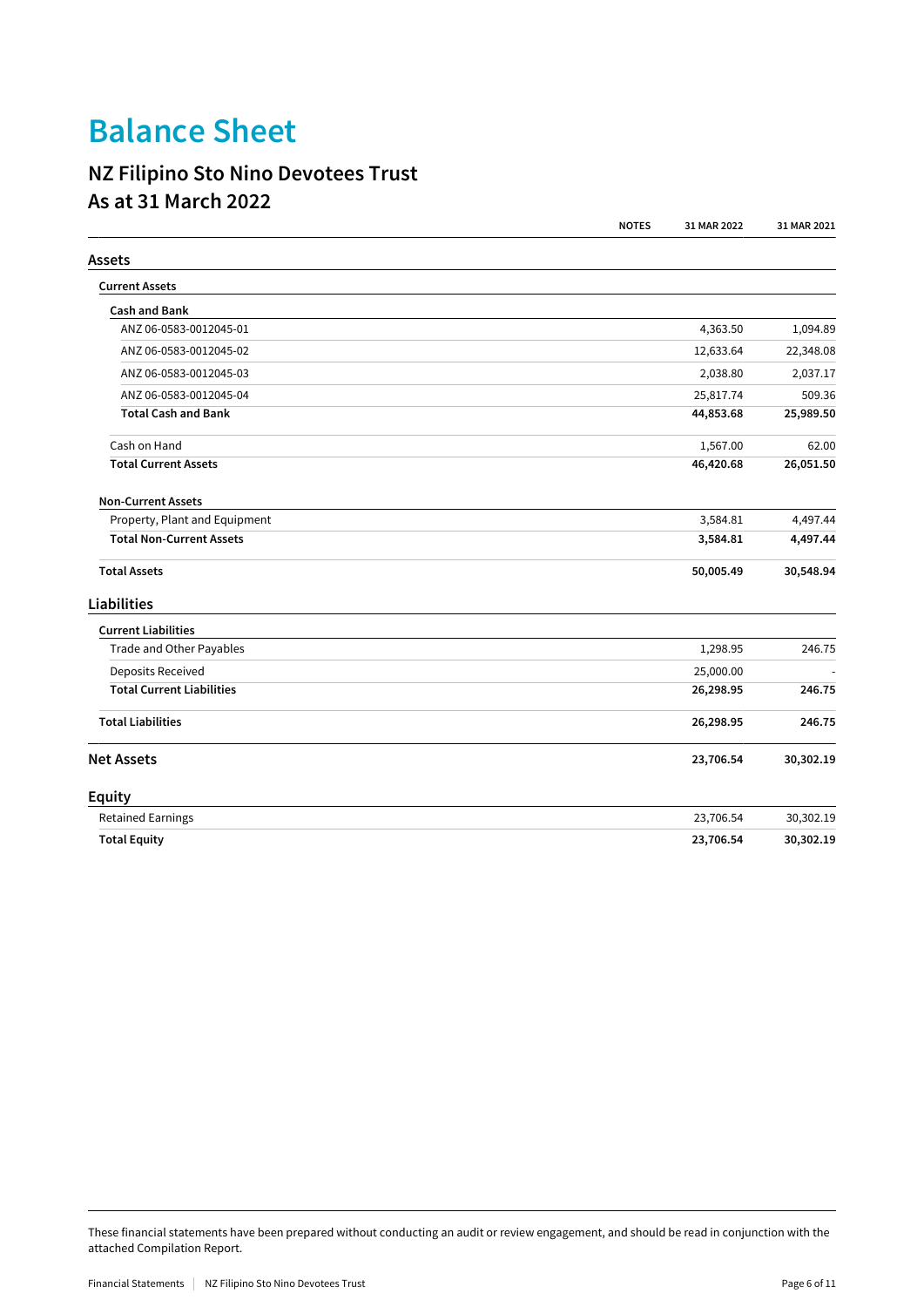## **Approval of Financial Report**

### **NZ Filipino Sto Nino Devotees Trust For the year ended 31 March 2022**

The Trustees are pleased to present the approved financial report including the historical financial statements of NZ Filipino Sto Nino Devotees Trust for year ended31 March 2022

APPROVED

For and on behalf of the Trustees.

Miriam Batucan

Date .....................................

Oscar Batucan

Date .....................................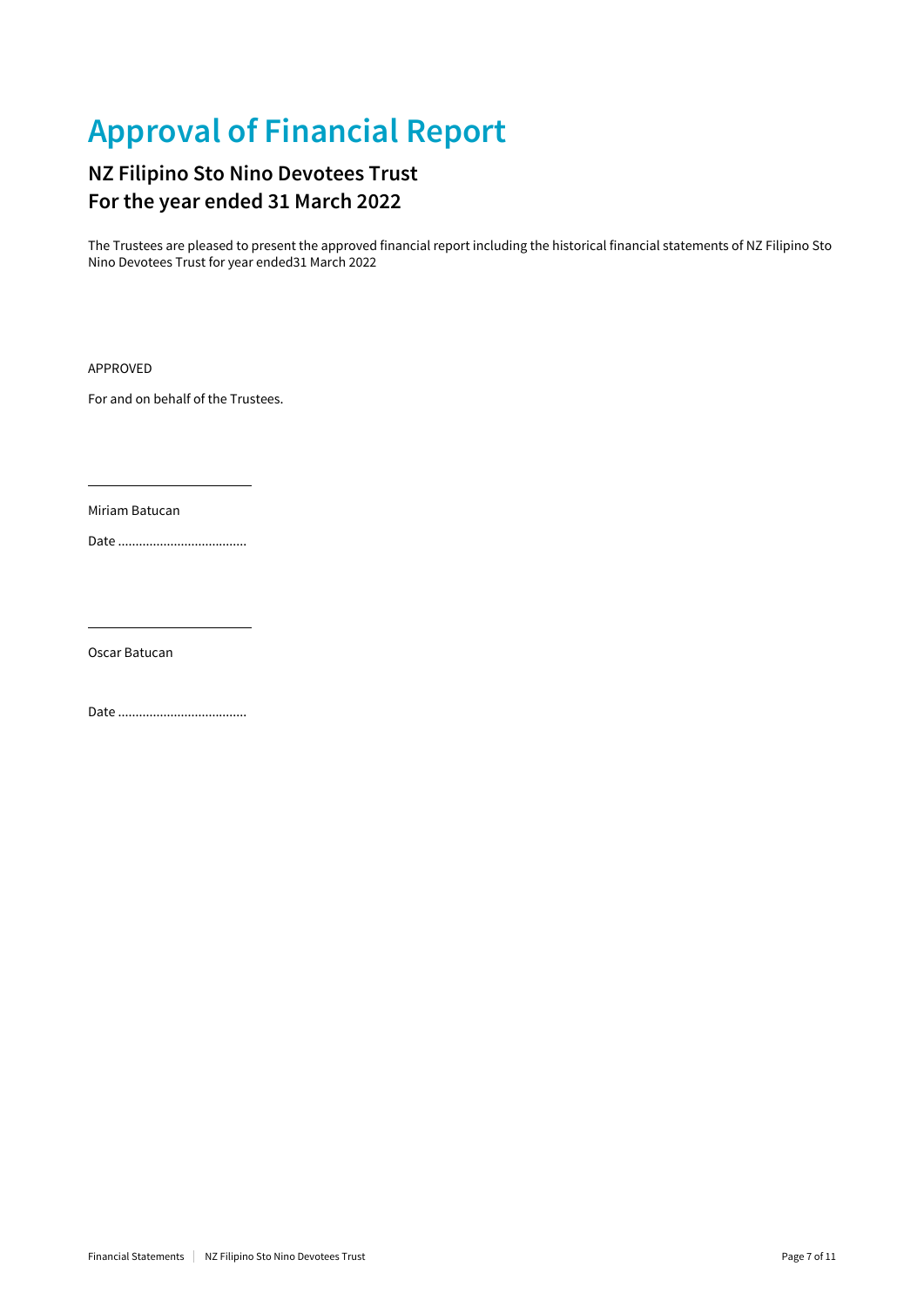## **Statement of Changes in Equity**

### **NZ Filipino Sto Nino Devotees Trust For the year ended 31 March 2022**

|                                | 2022       | 2021         |
|--------------------------------|------------|--------------|
| <b>Trust Capital</b>           |            |              |
| Opening Balance                | 30,302.19  | 42,441.65    |
| <b>Increases</b>               |            |              |
| Trustees Income for the Period | (6,595.65) | (12, 139.46) |
| <b>Total Increases</b>         | (6,595.65) | (12, 139.46) |
| <b>Total Trust Capital</b>     | 23,706.54  | 30,302.19    |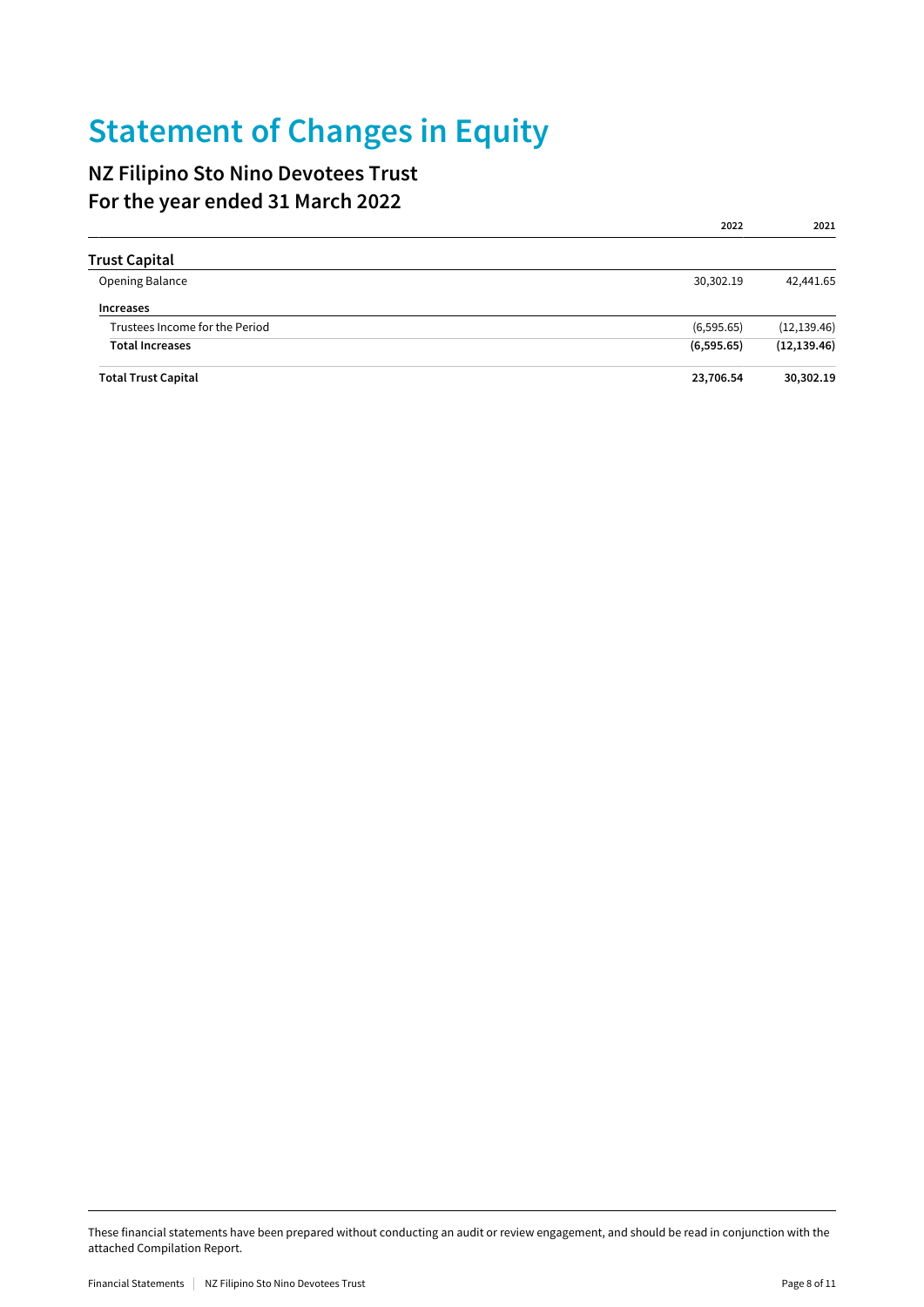## **Depreciation Schedule**

### **NZ Filipino Sto Nino Devotees Trust For the year ended 31 March 2022**

| ,<br><b>NAME</b>                                | COST      | <b>OPENING VALUE</b> | <b>PURCHASES</b>         | <b>DISPOSALS</b> | <b>DEPRECIATION</b> | <b>CLOSING ACCUM</b><br><b>DEP</b> | <b>CLOSING VALUE</b> |
|-------------------------------------------------|-----------|----------------------|--------------------------|------------------|---------------------|------------------------------------|----------------------|
| <b>Furniture &amp; Fittings</b>                 |           |                      |                          |                  |                     |                                    |                      |
| Cloak Display Case                              | 7,499.15  | 2,283.51             |                          |                  | 365.36              | 5,581.00                           | 1,918.15             |
| <b>Sto Nino Statue</b>                          | 958.80    | 277.48               |                          | ٠                | 55.50               | 736.82                             | 221.98               |
| <b>Total Furniture &amp;</b><br><b>Fittings</b> | 8,457.95  | 2,560.99             |                          |                  | 420.86              | 6,317.82                           | 2,140.13             |
| <b>Plant &amp; Equipment</b>                    |           |                      |                          |                  |                     |                                    |                      |
| 2 X SETS CANDLE<br><b>STANDS</b>                | 1,357.00  | 1,013.22             |                          |                  | 202.64              | 546.42                             | 810.58               |
| 5 x Marching<br>Drums                           | 995.00    | 93.49                | $\overline{\phantom{a}}$ |                  | 23.37               | 924.88                             | 70.12                |
| 6 x drums<br>w/harness & sticks                 | 1,379.55  | 95.05                |                          |                  | 23.76               | 1,308.26                           | 71.29                |
| Chalice & Ciborium                              | 547.29    | 324.37               |                          |                  | 51.90               | 274.82                             | 272.47               |
| Computer                                        | 1,768.68  | 350.05               |                          |                  | 175.03              | 1,593.66                           | 175.02               |
| Musical<br>Instruments                          | 1,320.00  | 60.27                |                          |                  | 15.07               | 1,274.80                           | 45.20                |
| Total Plant &<br>Equipment                      | 7,367.52  | 1,936.45             | $\overline{\phantom{a}}$ |                  | 491.77              | 5,922.84                           | 1,444.68             |
| Total                                           | 15,825.47 | 4.497.44             | $\blacksquare$           |                  | 912.63              | 12,240.66                          | 3,584.81             |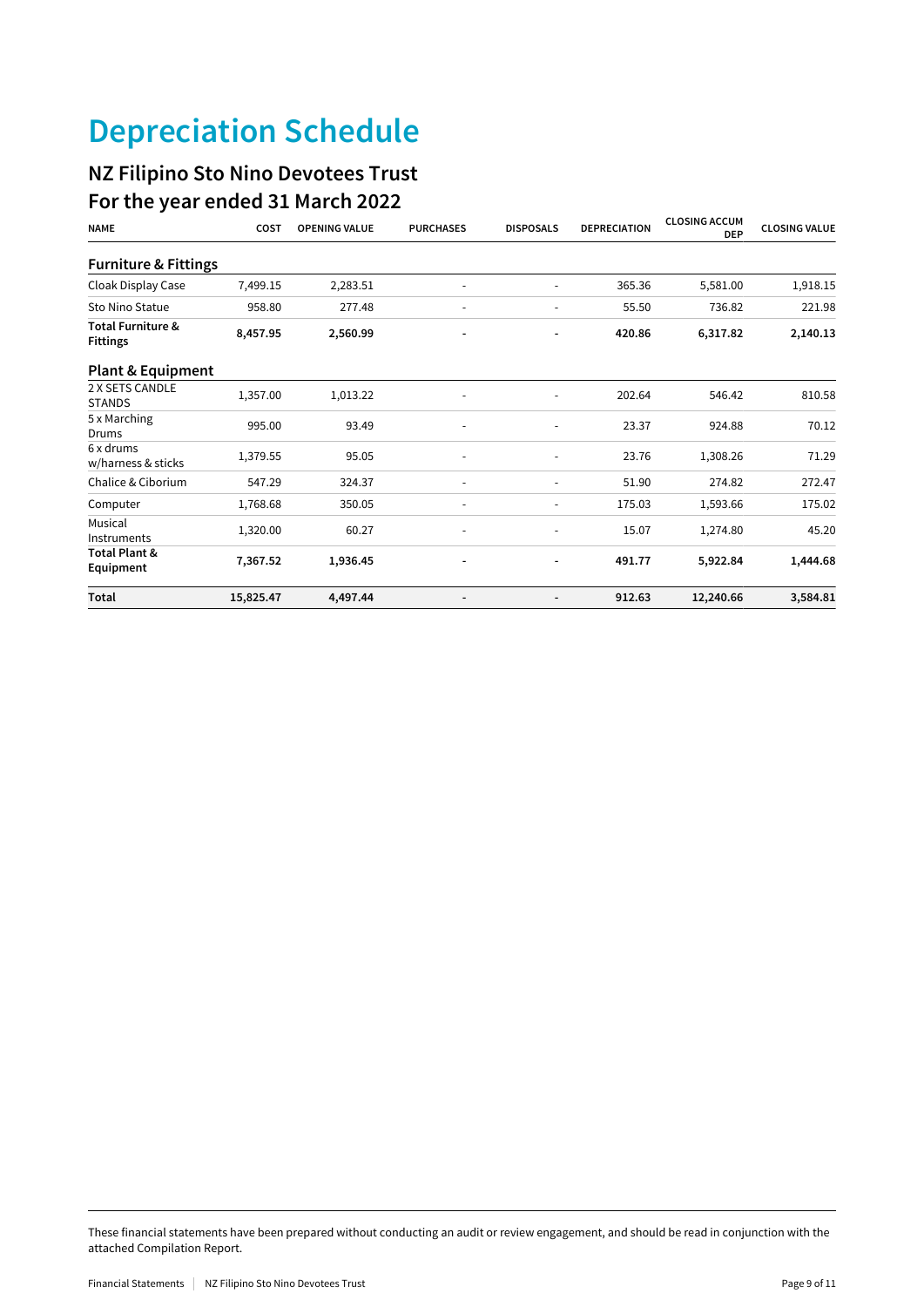## **Notes to the Financial Statements**

### **NZ Filipino Sto Nino Devotees Trust For the year ended 31 March 2022**

### **1. Reporting Entity**

NZ Filipino Sto Nino Devotees Trust is a trust established by a trust deed and subject to the Trustees Act 1956.

This special purpose financial report was authorised for issue in accordance with a resolution of trustees.

### **2. Statement of Accounting Policies**

### **Basis of Preparation**

The entity is permitted by law to apply PBE SFR-C (NFP) Public Benefit Entity Simple Format Reporting - cash (Not for Profit) and has elected to do so. All transactions are reported on a cash basis.

### **Changes in Accounting Policies**

There have been no changes in accounting policies. Policies have been applied on a consistent basis with those of the previous reporting period.

### **Property, Plant and Equipment and Investment Property**

Property, plant and equipment and investment property are stated at historical cost less any accumulated depreciation and impairment losses. Historical cost includes expenditure directly attributable to the acquisition of assets, and includes the cost of replacements that are eligible for capitalisation when these are incurred.

Any gain or loss arising on derecognition of the asset (calculated as the difference between the net disposal proceeds and the carrying amount of the asset) is included in profit or loss in the year the asset is derecognised.

#### **Depreciation**

| Account              | Method                   | Rate      |
|----------------------|--------------------------|-----------|
| Plant & Equipment    | Diminishing Value (100%) | 16% - 50% |
| Furniture & Fittings | Diminishing Value (100%) | 16% - 20% |

#### **Income Tax**

 NZ Filipino Sto Nino Devotees Trust is wholly exempt from New Zealand income tax having fully complied with all statutory conditions for these exemptions.

### **Goods and Services Tax**

The entity is not registered for GST. Therefore all amounts are stated inclusive of GST.

**2022 2021**

#### **3. Equity**

#### **Retained Earnings**